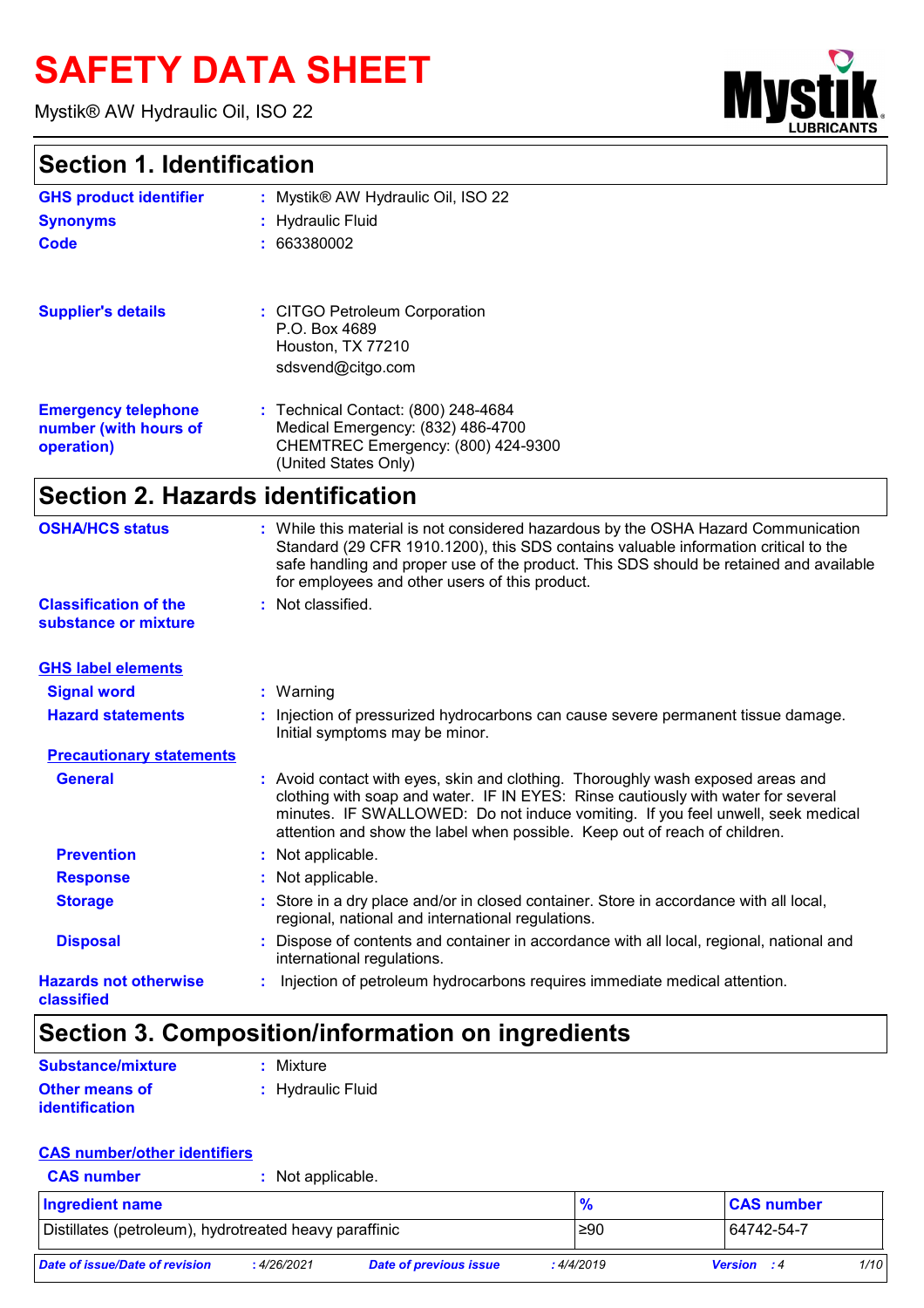# **Section 3. Composition/information on ingredients**

Any concentration shown as a range is to protect confidentiality or is due to process variation.

**There are no additional ingredients present which, within the current knowledge of the supplier and in the concentrations applicable, are classified as hazardous to health or the environment and hence require reporting in this section.**

**Occupational exposure limits, if available, are listed in Section 8.**

# **Section 4. First aid measures**

| <b>Description of necessary first aid measures</b> |                                                                                                                                                                                                                                        |
|----------------------------------------------------|----------------------------------------------------------------------------------------------------------------------------------------------------------------------------------------------------------------------------------------|
| <b>Eye contact</b>                                 | : Immediately flush eyes with plenty of water, occasionally lifting the upper and lower<br>eyelids. Check for and remove any contact lenses. Get medical attention if irritation<br>occurs.                                            |
| <b>Inhalation</b>                                  | : Remove victim to fresh air and keep at rest in a position comfortable for breathing. Get<br>medical attention if symptoms occur.                                                                                                     |
| <b>Skin contact</b>                                | : Flush contaminated skin with plenty of water. Remove contaminated clothing and<br>shoes. Get medical attention if symptoms occur.                                                                                                    |
| <b>Ingestion</b>                                   | : Wash out mouth with water. Remove victim to fresh air and keep at rest in a position<br>comfortable for breathing. Do not induce vomiting unless directed to do so by medical<br>personnel. Get medical attention if symptoms occur. |

| <b>Most important symptoms/effects, acute and delayed</b> |                                                                                                                                                                                                                                            |
|-----------------------------------------------------------|--------------------------------------------------------------------------------------------------------------------------------------------------------------------------------------------------------------------------------------------|
| <b>Potential acute health effects</b>                     |                                                                                                                                                                                                                                            |
| <b>Eye contact</b>                                        | : No known significant effects or critical hazards.                                                                                                                                                                                        |
| <b>Inhalation</b>                                         | : No known significant effects or critical hazards.                                                                                                                                                                                        |
| <b>Skin contact</b>                                       | : Injection of pressurized hydrocarbons can cause severe permanent tissue damage.<br>Initial symptoms may be minor.                                                                                                                        |
| <b>Ingestion</b>                                          | : No known significant effects or critical hazards.                                                                                                                                                                                        |
| <b>Over-exposure signs/symptoms</b>                       |                                                                                                                                                                                                                                            |
| <b>Eye contact</b>                                        | : No specific data.                                                                                                                                                                                                                        |
| <b>Inhalation</b>                                         | : No specific data.                                                                                                                                                                                                                        |
| <b>Skin contact</b>                                       | : No specific data.                                                                                                                                                                                                                        |
| <b>Ingestion</b>                                          | : No specific data.                                                                                                                                                                                                                        |
|                                                           | Indication of immediate medical attention and special treatment needed, if necessary                                                                                                                                                       |
| <b>Notes to physician</b>                                 | : In the event of injection in underlying tissue, immediate treatment should include<br>extensive incision, debridement and saline irrigation. Inadequate treatment can result in<br>ischemia and gangrene. Early symptoms may be minimal. |
| <b>Specific treatments</b>                                | : Treat symptomatically and supportively.                                                                                                                                                                                                  |
| <b>Protection of first-aiders</b>                         | : No action shall be taken involving any personal risk or without suitable training.                                                                                                                                                       |

**See toxicological information (Section 11)**

### **Section 5. Fire-fighting measures**

| <b>Extinguishing media</b>                           |                                                                                       |
|------------------------------------------------------|---------------------------------------------------------------------------------------|
| <b>Suitable extinguishing</b><br>media               | : Use an extinguishing agent suitable for the surrounding fire.                       |
| Unsuitable extinguishing<br>media                    | : None known.                                                                         |
| <b>Specific hazards arising</b><br>from the chemical | : In a fire or if heated, a pressure increase will occur and the container may burst. |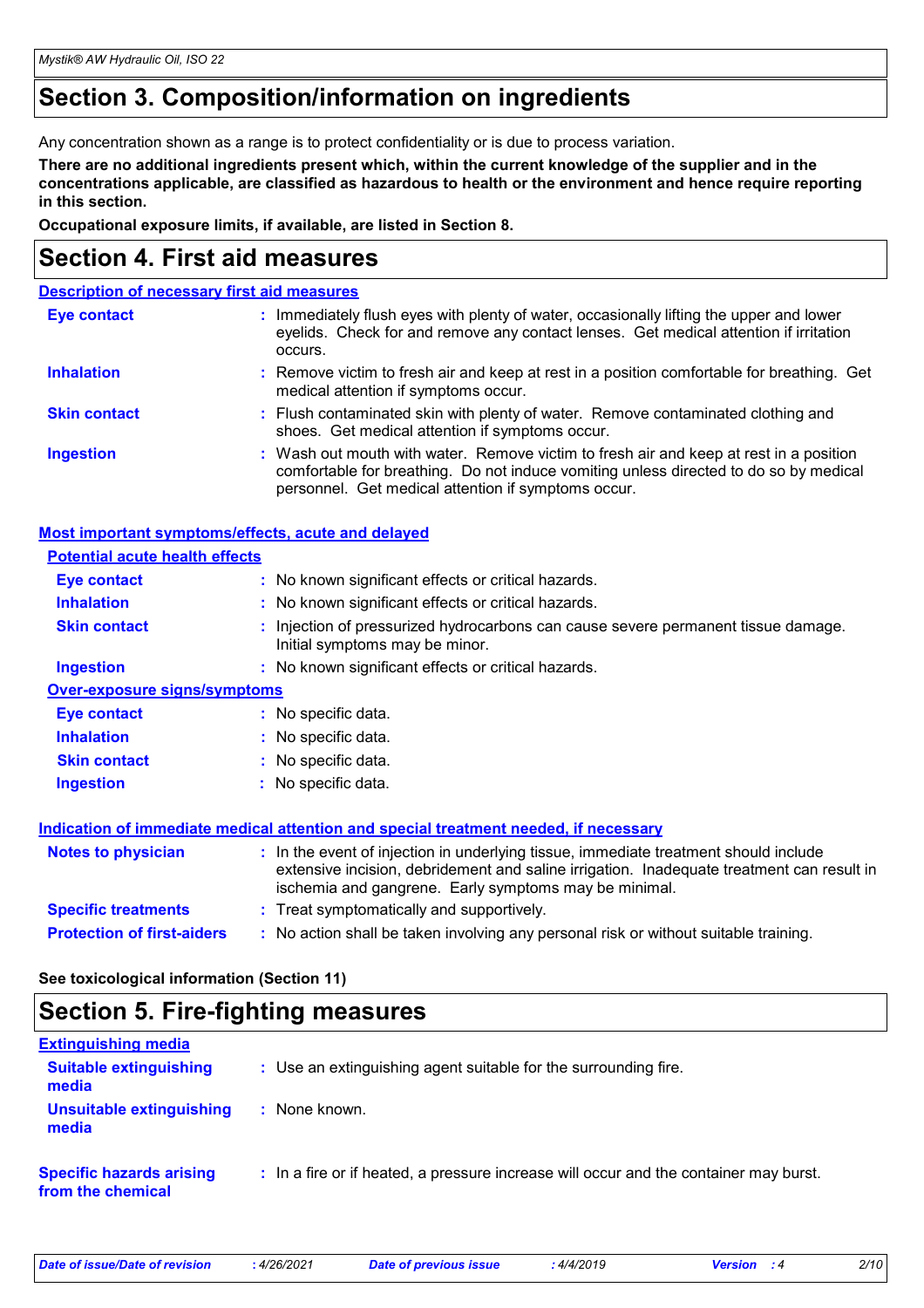# **Section 5. Fire-fighting measures**

| <b>Hazardous thermal</b><br>decomposition products       | Decomposition products may include the following materials:<br>carbon dioxide<br>carbon monoxide                                                                                                    |
|----------------------------------------------------------|-----------------------------------------------------------------------------------------------------------------------------------------------------------------------------------------------------|
| <b>Special protective actions</b><br>for fire-fighters   | : Promptly isolate the scene by removing all persons from the vicinity of the incident if<br>there is a fire. No action shall be taken involving any personal risk or without suitable<br>training. |
| <b>Special protective</b><br>equipment for fire-fighters | : Fire-fighters should wear appropriate protective equipment and self-contained breathing<br>apparatus (SCBA) with a full face-piece operated in positive pressure mode.                            |

# **Section 6. Accidental release measures**

|                                                              | <b>Personal precautions, protective equipment and emergency procedures</b>                                                                                                                                                                                                                                                                                                                                                                                                                                                                                                                 |
|--------------------------------------------------------------|--------------------------------------------------------------------------------------------------------------------------------------------------------------------------------------------------------------------------------------------------------------------------------------------------------------------------------------------------------------------------------------------------------------------------------------------------------------------------------------------------------------------------------------------------------------------------------------------|
| For non-emergency<br>personnel                               | : No action shall be taken involving any personal risk or without suitable training.<br>Evacuate surrounding areas. Keep unnecessary and unprotected personnel from<br>entering. Do not touch or walk through spilled material. Put on appropriate personal<br>protective equipment.                                                                                                                                                                                                                                                                                                       |
| For emergency responders :                                   | If specialized clothing is required to deal with the spillage, take note of any information in<br>Section 8 on suitable and unsuitable materials. See also the information in "For non-<br>emergency personnel".                                                                                                                                                                                                                                                                                                                                                                           |
| <b>Environmental precautions</b>                             | : Avoid dispersal of spilled material and runoff and contact with soil, waterways, drains<br>and sewers. Inform the relevant authorities if the product has caused environmental<br>pollution (sewers, waterways, soil or air).                                                                                                                                                                                                                                                                                                                                                            |
| <b>Methods and materials for containment and cleaning up</b> |                                                                                                                                                                                                                                                                                                                                                                                                                                                                                                                                                                                            |
| <b>Small spill</b>                                           | : Stop leak if without risk. Move containers from spill area. Dilute with water and mop up<br>if water-soluble. Alternatively, or if water-insoluble, absorb with an inert dry material and<br>place in an appropriate waste disposal container. Dispose of via a licensed waste<br>disposal contractor.                                                                                                                                                                                                                                                                                   |
| <b>Large spill</b>                                           | : Stop leak if without risk. Move containers from spill area. Prevent entry into sewers,<br>water courses, basements or confined areas. Wash spillages into an effluent treatment<br>plant or proceed as follows. Contain and collect spillage with non-combustible,<br>absorbent material e.g. sand, earth, vermiculite or diatomaceous earth and place in<br>container for disposal according to local regulations (see Section 13). Dispose of via a<br>licensed waste disposal contractor. Note: see Section 1 for emergency contact<br>information and Section 13 for waste disposal. |

# **Section 7. Handling and storage**

| <b>Precautions for safe handling</b>                                             |                                                                                                                                                                                                                                                                                                                                                                                                                                                                                                                                                                                  |
|----------------------------------------------------------------------------------|----------------------------------------------------------------------------------------------------------------------------------------------------------------------------------------------------------------------------------------------------------------------------------------------------------------------------------------------------------------------------------------------------------------------------------------------------------------------------------------------------------------------------------------------------------------------------------|
| <b>Protective measures</b>                                                       | : Put on appropriate personal protective equipment (see Section 8).                                                                                                                                                                                                                                                                                                                                                                                                                                                                                                              |
| <b>Advice on general</b><br>occupational hygiene                                 | : Eating, drinking and smoking should be prohibited in areas where this material is<br>handled, stored and processed. Workers should wash hands and face before eating,<br>drinking and smoking. Remove contaminated clothing and protective equipment before<br>entering eating areas. See also Section 8 for additional information on hygiene<br>measures.                                                                                                                                                                                                                    |
| <b>Conditions for safe storage,</b><br>including any<br><i>incompatibilities</i> | Store in accordance with local regulations. Store in original container protected from<br>direct sunlight in a dry, cool and well-ventilated area, away from incompatible materials<br>(see Section 10) and food and drink. Keep container tightly closed and sealed until<br>ready for use. Containers that have been opened must be carefully resealed and kept<br>upright to prevent leakage. Do not store in unlabeled containers. Use appropriate<br>containment to avoid environmental contamination. See Section 10 for incompatible<br>materials before handling or use. |
|                                                                                  | Bulk Storage Conditions: Maintain all storage tanks in accordance with applicable<br>regulations. Use necessary controls to monitor tank inventories. Inspect all storage<br>tanks on a periodic basis. Test tanks and associated piping for tightness. Maintain the<br>automatic leak detection devices to assure proper working condition.                                                                                                                                                                                                                                     |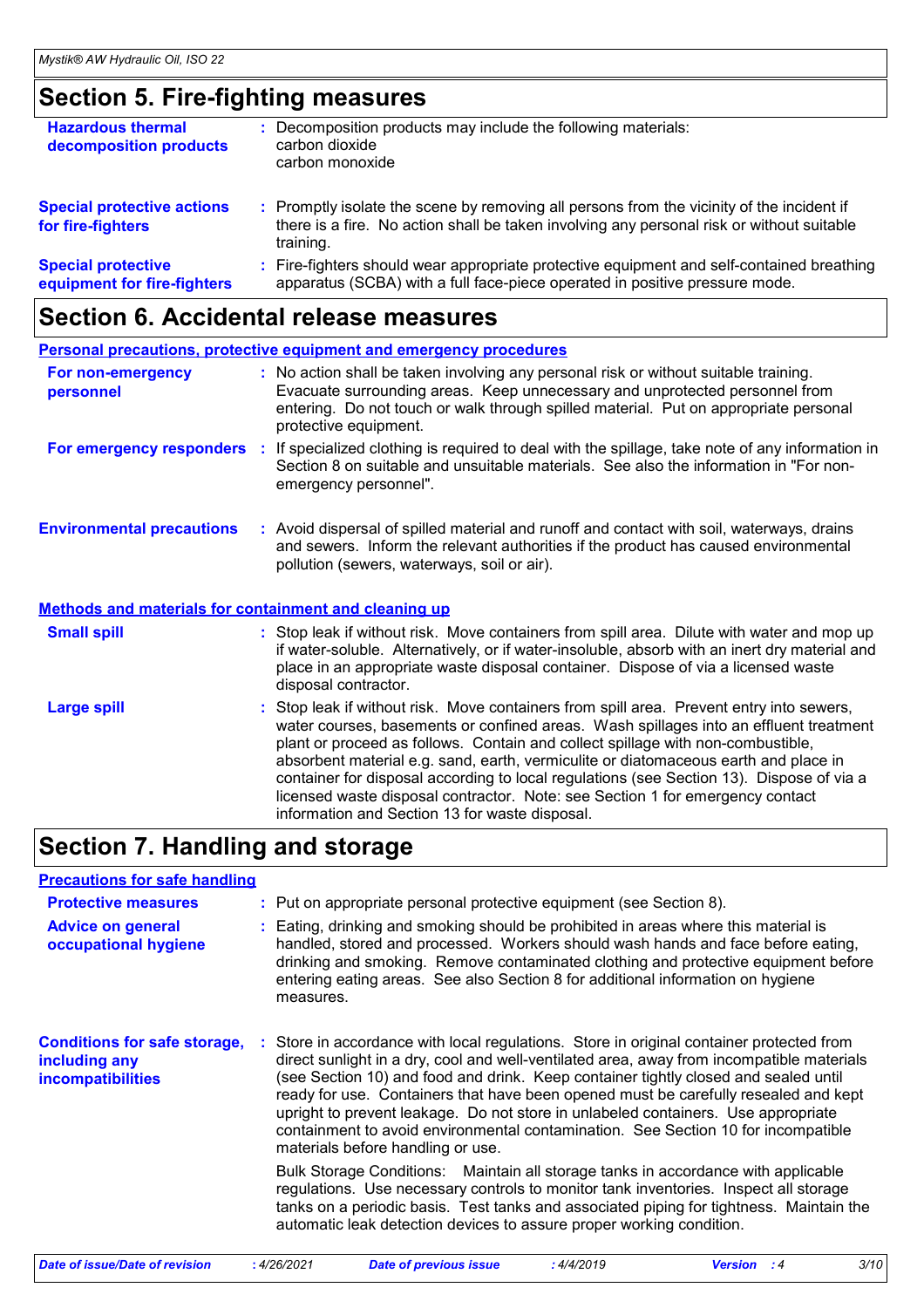# **Section 8. Exposure controls/personal protection**

### **Control parameters**

| <b>Occupational exposure limits</b><br>Distillates (petroleum), hydrotreated heavy paraffinic |                                                                                                                                                                                                                                                                                                                                 | ACGIH TLV (United States, 3/2019).                                                                                                                                                                                                                                                                                                                                                                                                                                                                                                      |  |
|-----------------------------------------------------------------------------------------------|---------------------------------------------------------------------------------------------------------------------------------------------------------------------------------------------------------------------------------------------------------------------------------------------------------------------------------|-----------------------------------------------------------------------------------------------------------------------------------------------------------------------------------------------------------------------------------------------------------------------------------------------------------------------------------------------------------------------------------------------------------------------------------------------------------------------------------------------------------------------------------------|--|
|                                                                                               |                                                                                                                                                                                                                                                                                                                                 | TWA: 5 mg/m <sup>3</sup> 8 hours. Form: Inhalable<br>fraction<br>OSHA PEL (United States, 5/2018).<br>TWA: 5 mg/m <sup>3</sup> 8 hours.<br>NIOSH REL (United States, 10/2016).<br>TWA: 5 mg/m <sup>3</sup> 10 hours. Form: Mist<br>STEL: 10 mg/m <sup>3</sup> 15 minutes. Form: Mist                                                                                                                                                                                                                                                    |  |
| <b>Appropriate engineering</b><br><b>controls</b>                                             | contaminants.                                                                                                                                                                                                                                                                                                                   | : Good general ventilation should be sufficient to control worker exposure to airborne                                                                                                                                                                                                                                                                                                                                                                                                                                                  |  |
| <b>Environmental exposure</b><br><b>controls</b>                                              | : Emissions from ventilation or work process equipment should be checked to ensure<br>they comply with the requirements of environmental protection legislation. In some<br>cases, vapor controls, filters or engineering modifications to the process equipment will<br>be necessary to reduce emissions to acceptable levels. |                                                                                                                                                                                                                                                                                                                                                                                                                                                                                                                                         |  |
| <b>Individual protection measures</b>                                                         |                                                                                                                                                                                                                                                                                                                                 |                                                                                                                                                                                                                                                                                                                                                                                                                                                                                                                                         |  |
| <b>Hygiene measures</b>                                                                       | showers are close to the workstation location.                                                                                                                                                                                                                                                                                  | : Wash hands, forearms and face thoroughly after handling chemical products, before<br>eating, smoking and using the lavatory and at the end of the working period.<br>Appropriate techniques should be used to remove potentially contaminated clothing.<br>Wash contaminated clothing before reusing. Ensure that eyewash stations and safety                                                                                                                                                                                         |  |
| <b>Eye/face protection</b>                                                                    | instead.                                                                                                                                                                                                                                                                                                                        | : Safety glasses equipped with side shields are recommended as minimum protection in<br>industrial settings. If contact is possible, the following protection should be worn, unless<br>the assessment indicates a higher degree of protection: chemical splash goggles.<br>Safety eyewear complying with an approved standard should be used when a risk<br>assessment indicates this is necessary to avoid exposure to liquid splashes, mists,<br>gases or dusts. If inhalation hazards exist, a full-face respirator may be required |  |
| <b>Skin protection</b>                                                                        |                                                                                                                                                                                                                                                                                                                                 |                                                                                                                                                                                                                                                                                                                                                                                                                                                                                                                                         |  |
| <b>Hand protection</b>                                                                        |                                                                                                                                                                                                                                                                                                                                 | : Chemical-resistant gloves complying with an approved standard should be worn at all<br>times when handling chemical products if a risk assessment indicates this is necessary.                                                                                                                                                                                                                                                                                                                                                        |  |
| <b>Body protection</b>                                                                        | handling this product.                                                                                                                                                                                                                                                                                                          | : Personal protective equipment for the body should be selected based on the task being<br>performed and the risks involved and should be approved by a specialist before                                                                                                                                                                                                                                                                                                                                                               |  |
| <b>Other skin protection</b>                                                                  | not protective for liquid contact.                                                                                                                                                                                                                                                                                              | : Avoid skin contact with liquid. Appropriate footwear and any additional skin protection<br>measures should be selected based on the task being performed and the risks involved<br>and should be approved by a specialist before handling this product. Leather boots are                                                                                                                                                                                                                                                             |  |
| <b>Respiratory protection</b>                                                                 | respirator.                                                                                                                                                                                                                                                                                                                     | : Avoid inhalation of gases, vapors, mists or dusts. Use a properly fitted, air-purifying or<br>supplied-air respirator complying with an approved standard if a risk assessment<br>indicates this is necessary. Respirator selection must be based on known or anticipated<br>exposure levels, the hazards of the product and the safe working limits of the selected                                                                                                                                                                  |  |
|                                                                                               | Section O Dhugical and chamical proportion                                                                                                                                                                                                                                                                                      |                                                                                                                                                                                                                                                                                                                                                                                                                                                                                                                                         |  |

# **Section 9. Physical and chemical properties**

| <b>Appearance</b>     |                                                             |
|-----------------------|-------------------------------------------------------------|
| <b>Physical state</b> | : Liquid.                                                   |
| <b>Color</b>          | : Light amber                                               |
| Odor                  | : Mild petroleum odor                                       |
| рH                    | : Not available.                                            |
| <b>Boiling point</b>  | $:$ Not available.                                          |
| <b>Flash point</b>    | : Open cup: $200^{\circ}$ C (392 $^{\circ}$ F) [Cleveland.] |
|                       |                                                             |

| Date of issue/Date of revision |  |  |  |  |
|--------------------------------|--|--|--|--|
|--------------------------------|--|--|--|--|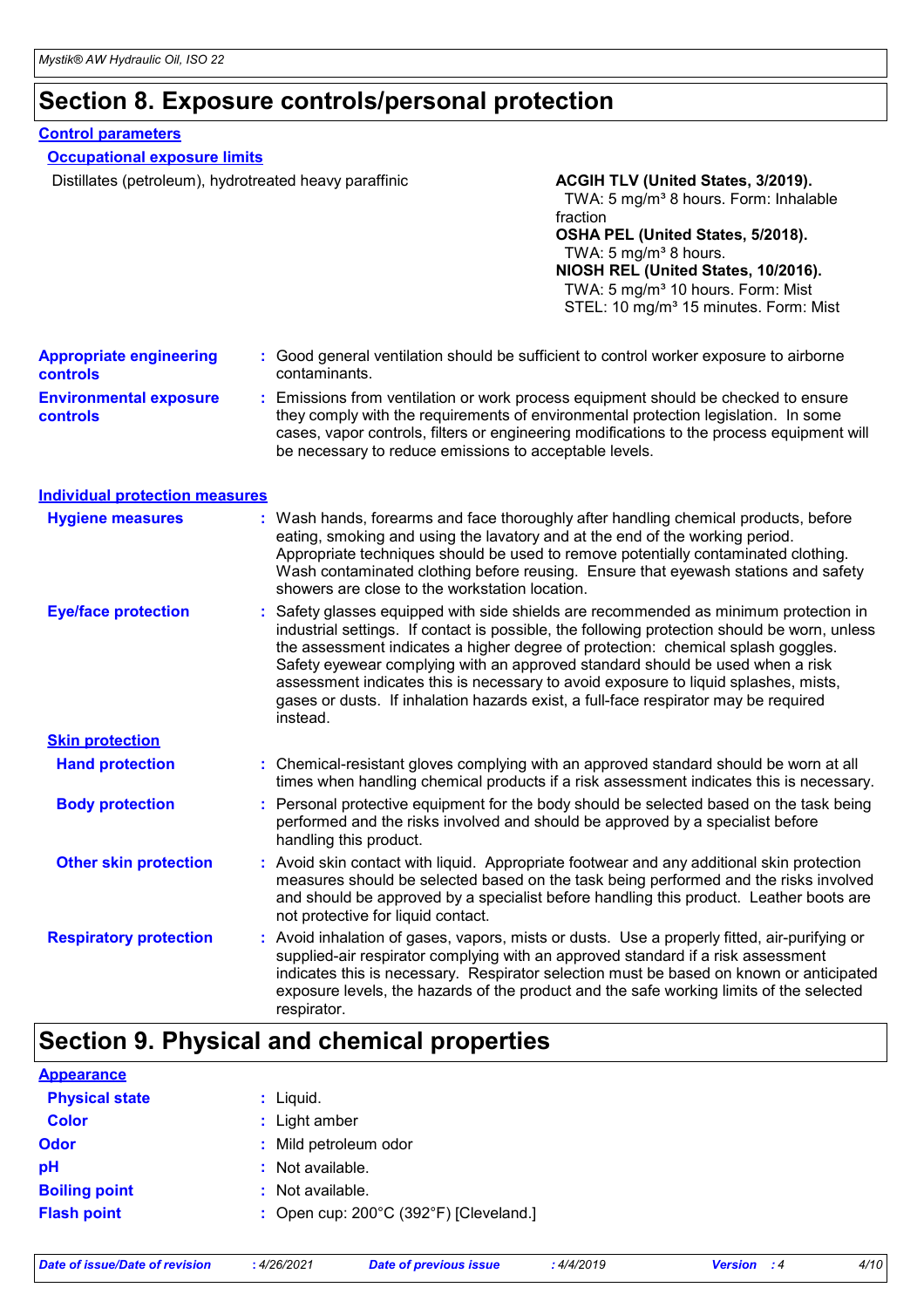# **Section 9. Physical and chemical properties**

| Lower and upper explosive<br>(flammable) limits | : Not available.                                             |
|-------------------------------------------------|--------------------------------------------------------------|
| <b>Vapor pressure</b>                           | : Not available.                                             |
| <b>Vapor density</b>                            | : Not available.                                             |
| <b>Relative density</b>                         | $\therefore$ Not available.                                  |
| <b>Density Ibs/gal</b>                          | $: 7.13$ lbs/gal                                             |
| Density gm/cm <sup>3</sup>                      | $: 0.87$ g/cm <sup>3</sup>                                   |
| <b>Gravity, <sup>o</sup>API</b>                 | : 33.8                                                       |
| Flow time (ISO 2431)                            | $:$ Not available.                                           |
| <b>Viscosity</b>                                | : Kinematic (40°C (104°F)): 0.22 cm <sup>2</sup> /s (22 cSt) |
| <b>Viscosity SUS</b>                            | $: 110$ SUS @ 100 F                                          |

# **Section 10. Stability and reactivity**

| <b>Reactivity</b>                            | : Not expected to be Explosive, Self-Reactive, Self-Heating, or an Organic Peroxide<br>under US GHS Definition(s). |
|----------------------------------------------|--------------------------------------------------------------------------------------------------------------------|
| <b>Chemical stability</b>                    | : The product is stable.                                                                                           |
| <b>Possibility of hazardous</b><br>reactions | : Under normal conditions of storage and use, hazardous reactions will not occur.                                  |
| <b>Conditions to avoid</b>                   | : No specific data.                                                                                                |
| <b>Incompatible materials</b>                | : No specific data.                                                                                                |
| <b>Hazardous decomposition</b><br>products   | : Under normal conditions of storage and use, hazardous decomposition products should<br>not be produced.          |

# **Section 11. Toxicological information**

### **Information on toxicological effects**

**Acute toxicity**

| <b>Product/ingredient name</b>                            | <b>Result</b>                                                                                                                                                                                                                                                                                                                                                                                                                                                                                                                                                                                                                          | <b>Species</b> | <b>Dose</b> | <b>Exposure</b> |
|-----------------------------------------------------------|----------------------------------------------------------------------------------------------------------------------------------------------------------------------------------------------------------------------------------------------------------------------------------------------------------------------------------------------------------------------------------------------------------------------------------------------------------------------------------------------------------------------------------------------------------------------------------------------------------------------------------------|----------------|-------------|-----------------|
| Distillates (petroleum),<br>hydrotreated heavy paraffinic | LD50 Dermal                                                                                                                                                                                                                                                                                                                                                                                                                                                                                                                                                                                                                            | Rat            | >5000 mg/kg |                 |
|                                                           | LD50 Oral                                                                                                                                                                                                                                                                                                                                                                                                                                                                                                                                                                                                                              | Rat            | >5000 mg/kg |                 |
| <b>Conclusion/Summary</b>                                 | : Distillates (petroleum), hydrotreated heavy paraffinic: Mineral oil mists derived from<br>highly refined oils are reported to have low acute and sub-acute toxicities in animals.<br>Effects from single and short-term repeated exposures to high concentrations of mineral<br>oil mists well above applicable workplace exposure levels include lung inflammatory<br>reaction, lipoid granuloma formation and lipoid pneumonia. In acute and sub-acute<br>studies involving exposures to lower concentrations of mineral oil mists at or near<br>current work place exposure levels produced no significant toxicological effects. |                |             |                 |
| <b>Irritation/Corrosion</b>                               |                                                                                                                                                                                                                                                                                                                                                                                                                                                                                                                                                                                                                                        |                |             |                 |
| Not available.                                            |                                                                                                                                                                                                                                                                                                                                                                                                                                                                                                                                                                                                                                        |                |             |                 |
| <b>Skin</b>                                               | : No additional information.                                                                                                                                                                                                                                                                                                                                                                                                                                                                                                                                                                                                           |                |             |                 |
| <b>Eyes</b>                                               | : No additional information.                                                                                                                                                                                                                                                                                                                                                                                                                                                                                                                                                                                                           |                |             |                 |
| <b>Respiratory</b>                                        | : No additional information.                                                                                                                                                                                                                                                                                                                                                                                                                                                                                                                                                                                                           |                |             |                 |
| <b>Sensitization</b>                                      |                                                                                                                                                                                                                                                                                                                                                                                                                                                                                                                                                                                                                                        |                |             |                 |
| Not available.                                            |                                                                                                                                                                                                                                                                                                                                                                                                                                                                                                                                                                                                                                        |                |             |                 |
| <b>Skin</b>                                               | : No additional information.                                                                                                                                                                                                                                                                                                                                                                                                                                                                                                                                                                                                           |                |             |                 |
|                                                           | No additional information.                                                                                                                                                                                                                                                                                                                                                                                                                                                                                                                                                                                                             |                |             |                 |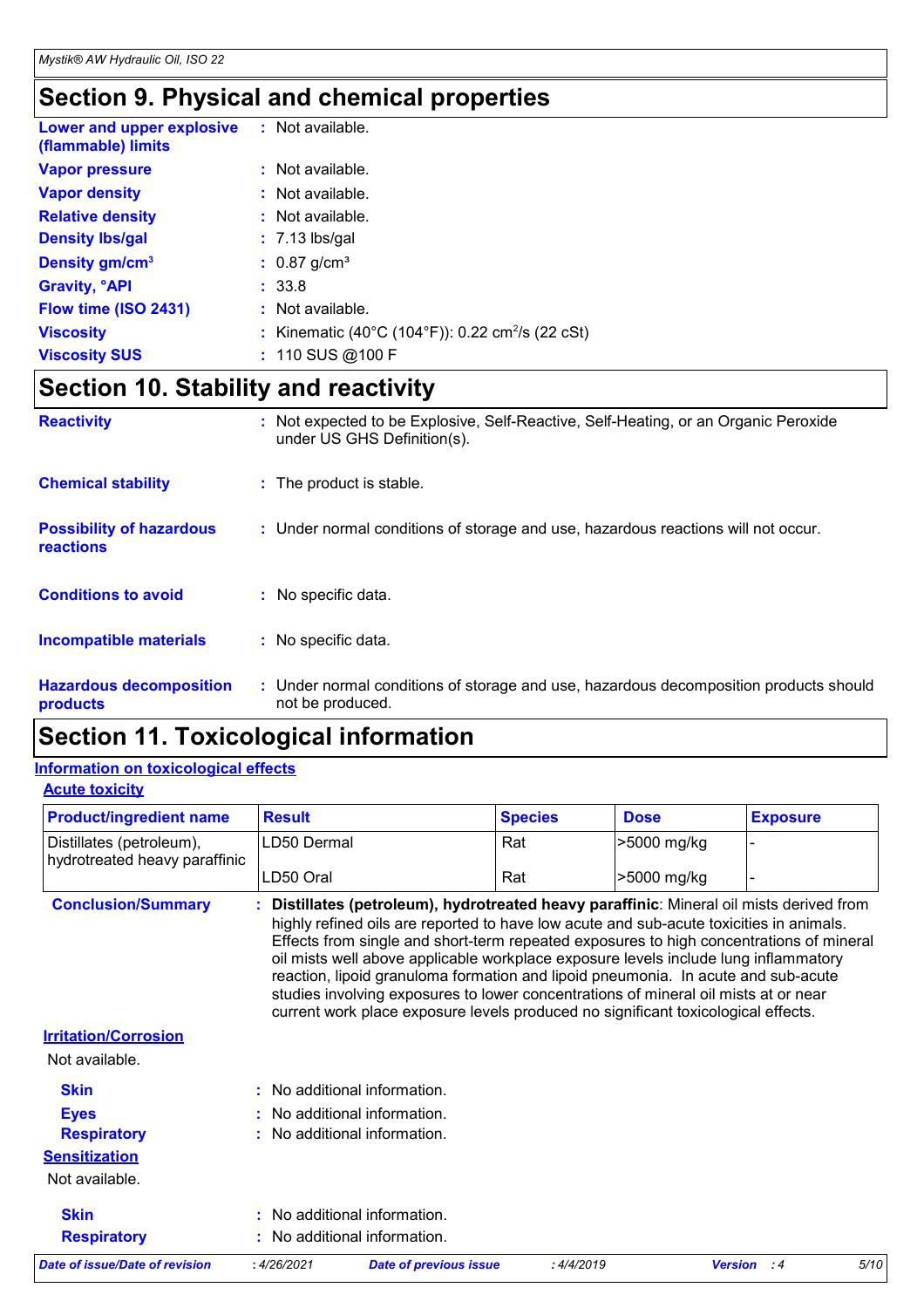# **Section 11. Toxicological information**

| <b>Mutagenicity</b><br>Not available.                                       |                                                                                                                     |
|-----------------------------------------------------------------------------|---------------------------------------------------------------------------------------------------------------------|
| <b>Conclusion/Summary</b>                                                   | : No additional information.                                                                                        |
| <b>Carcinogenicity</b><br>Not available.                                    |                                                                                                                     |
| <b>Conclusion/Summary</b><br><b>Reproductive toxicity</b><br>Not available. | : No additional information.                                                                                        |
| <b>Conclusion/Summary</b><br><b>Teratogenicity</b><br>Not available.        | : No additional information.                                                                                        |
| <b>Conclusion/Summary</b>                                                   | : No additional information.                                                                                        |
| <b>Specific target organ toxicity (single exposure)</b>                     |                                                                                                                     |
| Not available.                                                              |                                                                                                                     |
| <b>Specific target organ toxicity (repeated exposure)</b>                   |                                                                                                                     |
| Not available.                                                              |                                                                                                                     |
| <b>Aspiration hazard</b><br>Not available.                                  |                                                                                                                     |
| <b>Information on the likely</b><br>routes of exposure                      | : Not available.                                                                                                    |
| <b>Potential acute health effects</b>                                       |                                                                                                                     |
| <b>Eye contact</b>                                                          | : No known significant effects or critical hazards.                                                                 |
| <b>Inhalation</b>                                                           | : No known significant effects or critical hazards.                                                                 |
| <b>Skin contact</b>                                                         | : Injection of pressurized hydrocarbons can cause severe permanent tissue damage.<br>Initial symptoms may be minor. |
| <b>Ingestion</b>                                                            | : No known significant effects or critical hazards.                                                                 |
|                                                                             | Symptoms related to the physical, chemical and toxicological characteristics                                        |
| <b>Eye contact</b>                                                          | : No specific data.                                                                                                 |
| <b>Inhalation</b>                                                           | : No specific data.                                                                                                 |
| <b>Skin contact</b>                                                         | : No specific data.                                                                                                 |
| <b>Ingestion</b>                                                            | : No specific data.                                                                                                 |
|                                                                             | Delayed and immediate effects and also chronic effects from short and long term exposure                            |
| <b>Short term exposure</b>                                                  |                                                                                                                     |
| <b>Potential immediate</b><br>effects                                       | : Not available.                                                                                                    |
| <b>Potential delayed effects</b>                                            | : Not available.                                                                                                    |
| <b>Long term exposure</b><br><b>Potential immediate</b><br>effects          | : Not available.                                                                                                    |
| <b>Potential delayed effects</b>                                            | : Not available.                                                                                                    |
| <b>Potential chronic health effects</b>                                     |                                                                                                                     |
| Not available.                                                              |                                                                                                                     |
| <b>General</b>                                                              | : No known significant effects or critical hazards.                                                                 |

*Date of issue/Date of revision* **:** *4/26/2021 Date of previous issue : 4/4/2019 Version : 4 6/10*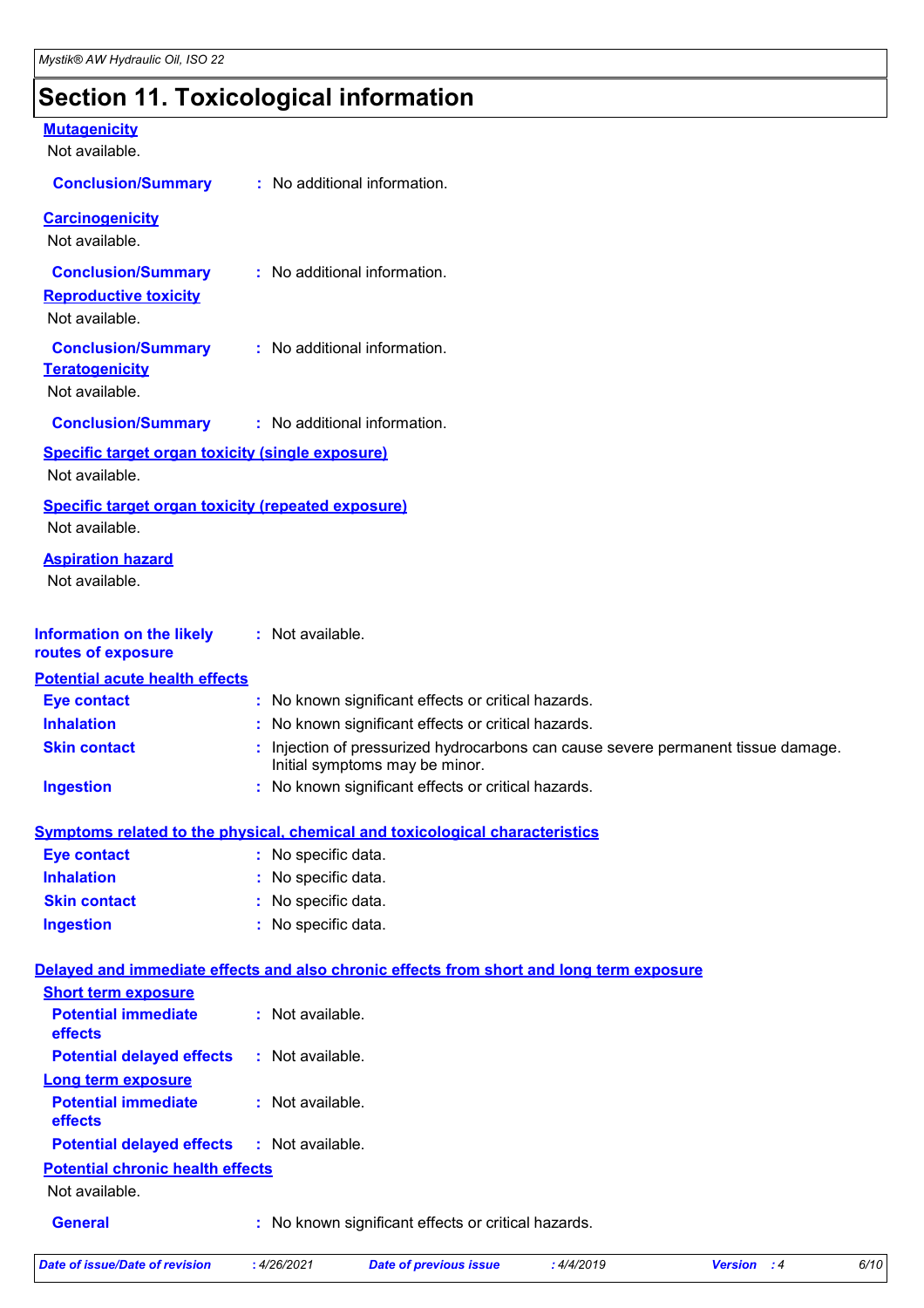# **Section 11. Toxicological information**

| <b>Carcinogenicity</b>       | : No known significant effects or critical hazards. |
|------------------------------|-----------------------------------------------------|
| <b>Mutagenicity</b>          | : No known significant effects or critical hazards. |
| <b>Teratogenicity</b>        | : No known significant effects or critical hazards. |
| <b>Developmental effects</b> | : No known significant effects or critical hazards. |
| <b>Fertility effects</b>     | : No known significant effects or critical hazards. |
|                              |                                                     |

# **Section 12. Ecological information**

| <b>Other adverse effects</b>                                                       | : No known significant effects or critical hazards. |
|------------------------------------------------------------------------------------|-----------------------------------------------------|
| <u>Mobility in soil</u><br><b>Soil/water partition</b><br><b>coefficient (Koc)</b> | $:$ Not available.                                  |
| <b>Bioaccumulative potential</b><br>Not available.                                 |                                                     |
| <b>Persistence and degradability</b><br><b>Conclusion/Summary</b>                  | : Not available.                                    |
| <b>Conclusion/Summary</b>                                                          | $:$ Not available.                                  |
| Toxicity<br>Not available.                                                         |                                                     |

# **Section 13. Disposal considerations**

| <b>Disposal methods</b> | : The generation of waste should be avoided or minimized wherever possible. Disposal<br>of this product, solutions and any by-products should at all times comply with the<br>requirements of environmental protection and waste disposal legislation and any<br>regional local authority requirements. Dispose of surplus and non-recyclable products                       |
|-------------------------|------------------------------------------------------------------------------------------------------------------------------------------------------------------------------------------------------------------------------------------------------------------------------------------------------------------------------------------------------------------------------|
|                         | via a licensed waste disposal contractor. Waste should not be disposed of untreated to<br>the sewer unless fully compliant with the requirements of all authorities with jurisdiction.<br>Waste packaging should be recycled. Incineration or landfill should only be considered<br>when recycling is not feasible. This material and its container must be disposed of in a |
|                         | safe way. Empty containers or liners may retain some product residues. Avoid<br>dispersal of spilled material and runoff and contact with soil, waterways, drains and<br>sewers.                                                                                                                                                                                             |

# **Section 14. Transport information**

|                                       | <b>DOT Classification</b> | <b>IMDG</b>                                | <b>IATA</b>                   |
|---------------------------------------|---------------------------|--------------------------------------------|-------------------------------|
| <b>UN number</b>                      | Not regulated.            | Not regulated.                             | Not regulated.                |
| <b>UN proper</b><br>shipping name     | $\overline{\phantom{0}}$  |                                            | $\overline{\phantom{0}}$      |
| <b>Transport</b><br>hazard class(es)  |                           |                                            |                               |
| <b>Packing group</b>                  | $\overline{\phantom{a}}$  | -                                          |                               |
| <b>Date of issue/Date of revision</b> | : 4/26/2021               | <b>Date of previous issue</b><br>:4/4/2019 | 7/10<br>Version<br>$\cdot$ :4 |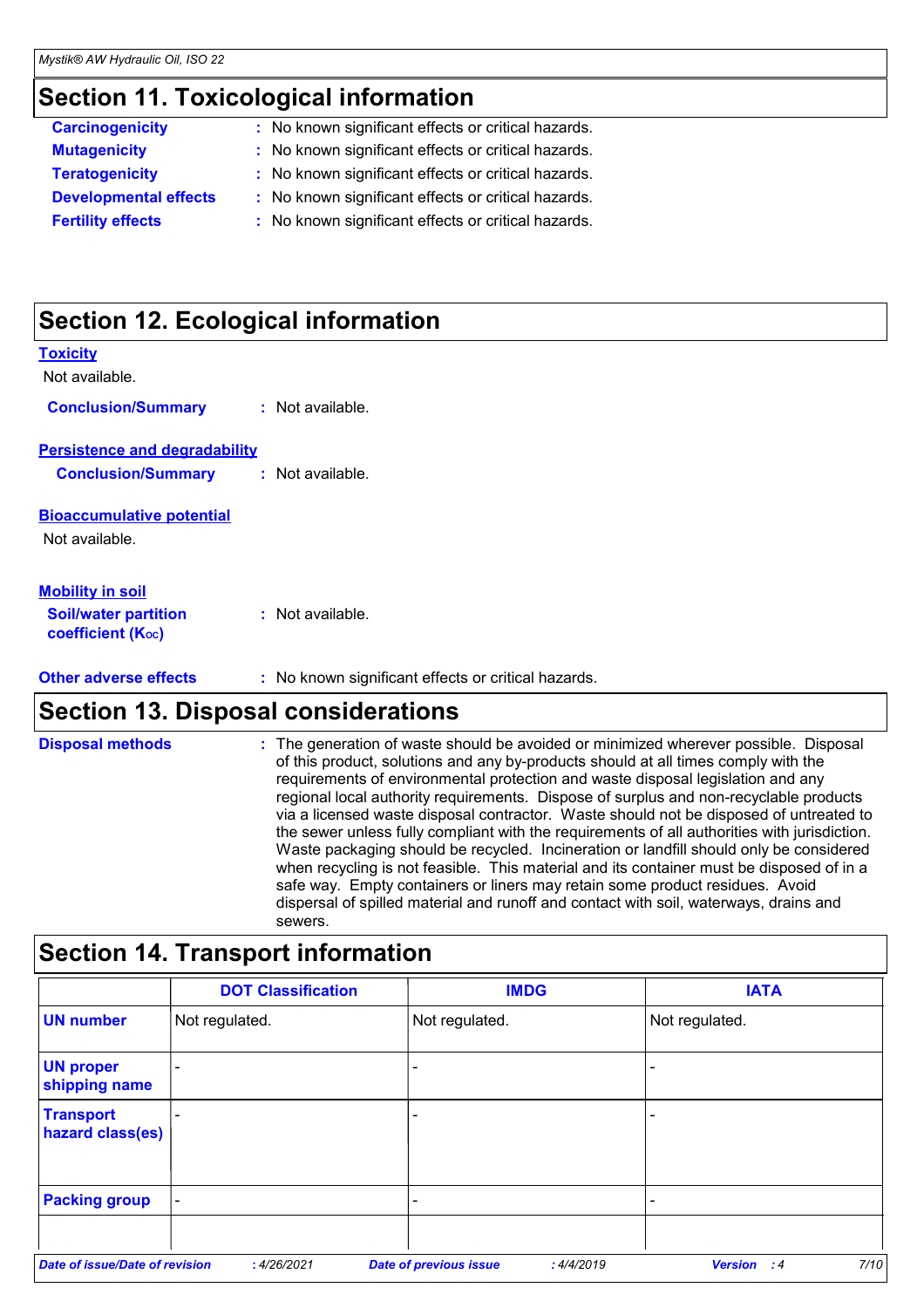### **Section 14. Transport information**

| <b>Environmental</b> | No. | No. | No. |
|----------------------|-----|-----|-----|
| hazards              |     |     |     |
|                      |     |     |     |

### **Special precautions for user** : Transport within user's premises: always transport in closed containers that are **Transport in bulk according :** Not available. **to Annex II of MARPOL and the IBC Code** upright and secure. Ensure that persons transporting the product know what to do in the event of an accident or spillage.

### **Section 15. Regulatory information**

| <b>U.S. Federal regulations</b> | United States inventory (TSCA 8b): All components are listed or exempted.                                                                                                                                                                                                                                                                                                     |
|---------------------------------|-------------------------------------------------------------------------------------------------------------------------------------------------------------------------------------------------------------------------------------------------------------------------------------------------------------------------------------------------------------------------------|
|                                 | Clean Water Act (CWA) 307: Phosphorodithioic acid, O,O-di-C1-14-alkyl esters, zinc<br>salts; toluene; phenol                                                                                                                                                                                                                                                                  |
|                                 | Clean Water Act (CWA) 311: toluene; phenol                                                                                                                                                                                                                                                                                                                                    |
|                                 | This material is classified as an oil under Section 311 of the Clean Water Act (CWA)<br>and the Oil Pollution Act of 1990 (OPA). Discharges or spills which produce a visible<br>sheen on waters of the United States, their adjoining shorelines, or into conduits leading<br>to surface waters must be reported to the EPA's National Response Center at (800)<br>424-8802. |

#### **SARA 302/304**

**Composition/information on ingredients**

|             |               |                  | <b>SARA 302 TPQ</b> |           | <b>SARA 304 RQ</b> |           |
|-------------|---------------|------------------|---------------------|-----------|--------------------|-----------|
| <b>Name</b> | $\frac{9}{6}$ | <b>EHS</b> (lbs) |                     | (gallons) | (lbs)              | (gallons) |
| Phenol      | < 0.001       | Yes.             | $ 500/10000 $ -     |           | 1000               |           |

**SARA 304 RQ :** 106837606.8 lbs / 48504273.5 kg [14728130.4 gal / 55752038.5 L]

### **SARA 311/312**

**Classification :** Not applicable.

#### **Composition/information on ingredients**

No products were found.

#### **State regulations**

| <b>Massachusetts</b>                       | : None of the components are listed.                                                                                                                                                                                              |
|--------------------------------------------|-----------------------------------------------------------------------------------------------------------------------------------------------------------------------------------------------------------------------------------|
| $\mathbf{r}$ , $\mathbf{r}$ , $\mathbf{r}$ | $\mathbf{r}$ , and the contract of the contract of the contract of the contract of the contract of the contract of the contract of the contract of the contract of the contract of the contract of the contract of the contract o |

**New York :** None of the components are listed.

- **New Jersey :** None of the components are listed.
- **Pennsylvania :** None of the components are listed.

#### **California Prop. 65 Clear and Reasonable Warnings (2018)**

WARNING: This product can expose you to chemicals including Ethyl acrylate, which is known to the State of California to cause cancer, and Toluene, which is known to the State of California to cause birth defects or other reproductive harm. For more information go to www.P65Warnings.ca.gov.

| <b>Ingredient name</b>           | $\frac{9}{6}$             | <b>Cancer</b> | <b>Reproductive</b> | No significant risk<br><b>level</b> | <b>Maximum</b><br>acceptable dosage<br><b>level</b> |
|----------------------------------|---------------------------|---------------|---------------------|-------------------------------------|-----------------------------------------------------|
| toluene<br>ethyl acrylate        | < 0.01<br>$< 0.0001$ Yes. | I No.         | Yes.<br>No.         |                                     | Yes.                                                |
| <b>International regulations</b> |                           |               |                     |                                     |                                                     |

#### **Inventory list**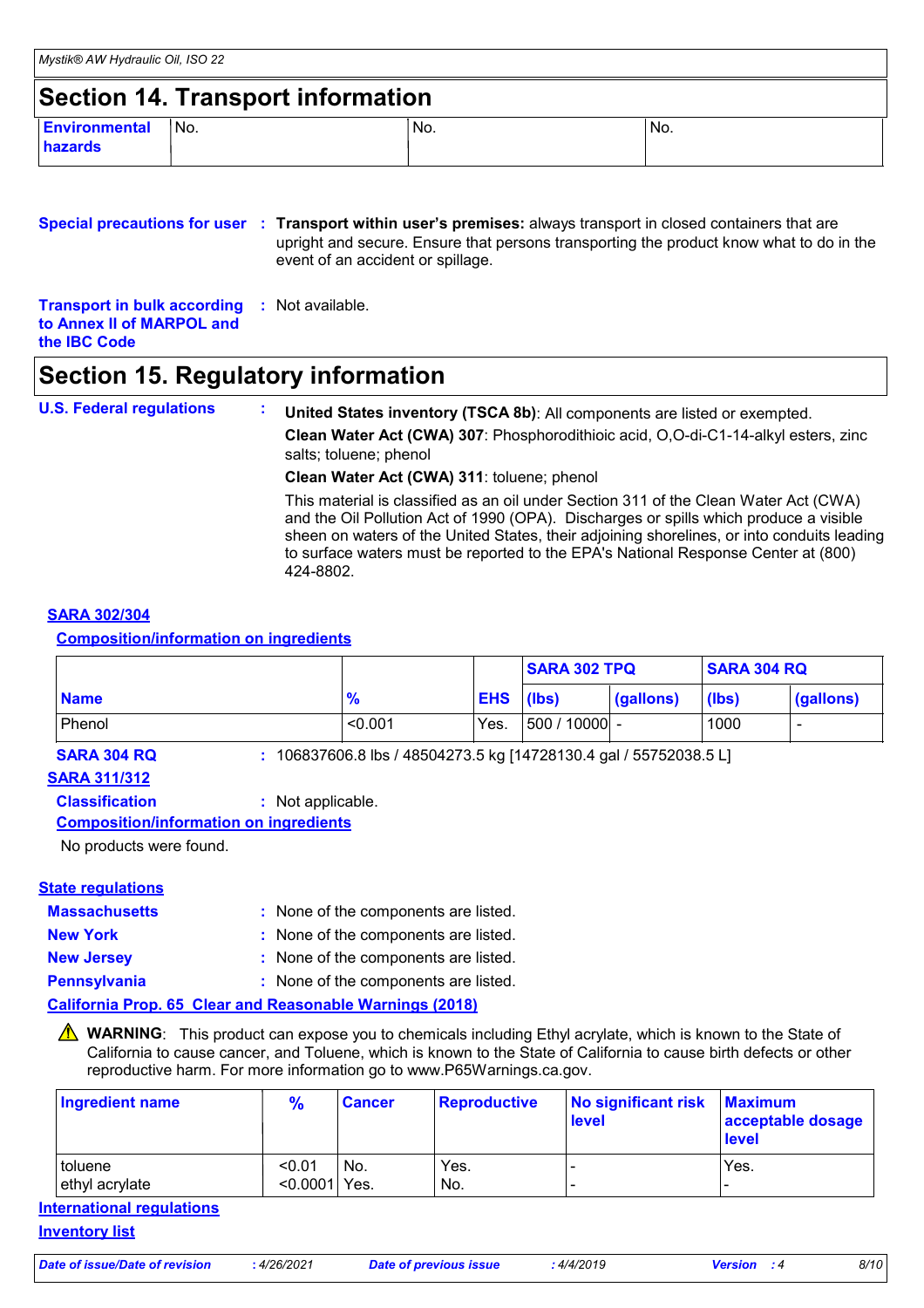# **Section 15. Regulatory information**

| <b>United States</b>     | : All components are listed or exempted.                                             |
|--------------------------|--------------------------------------------------------------------------------------|
| <b>Australia</b>         | : All components are listed or exempted.                                             |
| <b>Canada</b>            | : All components are listed or exempted.                                             |
| <b>China</b>             | : Not determined.                                                                    |
| <b>Europe</b>            | : All components are listed or exempted.                                             |
| <b>Japan</b>             | : Japan inventory (ENCS): Not determined.<br>Japan inventory (ISHL): Not determined. |
| <b>Malaysia</b>          | : Not determined.                                                                    |
| <b>New Zealand</b>       | : All components are listed or exempted.                                             |
| <b>Philippines</b>       | : All components are listed or exempted.                                             |
| <b>Republic of Korea</b> | : All components are listed or exempted.                                             |
| <b>Taiwan</b>            | : Not determined.                                                                    |
| <b>Thailand</b>          | : Not determined.                                                                    |
| <b>Turkey</b>            | : Not determined.                                                                    |
| <b>Viet Nam</b>          | : Not determined.                                                                    |
|                          |                                                                                      |

# **Section 16. Other information**

**National Fire Protection Association (U.S.A.)**



**Reprinted with permission from NFPA 704-2001, Identification of the Hazards of Materials for Emergency Response Copyright ©1997, National Fire Protection Association, Quincy, MA 02269. This reprinted material is not the complete and official position of the National Fire Protection Association, on the referenced subject which is represented only by the standard in its entirety.**

**Copyright ©2001, National Fire Protection Association, Quincy, MA 02269. This warning system is intended to be interpreted and applied only by properly trained individuals to identify fire, health and reactivity hazards of chemicals. The user is referred to certain limited number of chemicals with recommended classifications in NFPA 49 and NFPA 325, which would be used as a guideline only. Whether the chemicals are classified by NFPA or not, anyone using the 704 systems to classify chemicals does so at their own risk.**

### **Procedure used to derive the classification**

|                                       |                  | <b>Justification</b>                                                                                                                                                                                                                                                                                                                                                                                                                                                               |           |                                                                                    |      |
|---------------------------------------|------------------|------------------------------------------------------------------------------------------------------------------------------------------------------------------------------------------------------------------------------------------------------------------------------------------------------------------------------------------------------------------------------------------------------------------------------------------------------------------------------------|-----------|------------------------------------------------------------------------------------|------|
| Not classified.                       |                  |                                                                                                                                                                                                                                                                                                                                                                                                                                                                                    |           |                                                                                    |      |
| <b>History</b>                        |                  |                                                                                                                                                                                                                                                                                                                                                                                                                                                                                    |           |                                                                                    |      |
| <b>Date of printing</b>               | : 4/26/2021      |                                                                                                                                                                                                                                                                                                                                                                                                                                                                                    |           |                                                                                    |      |
| Date of issue/Date of<br>revision     | : 4/26/2021      |                                                                                                                                                                                                                                                                                                                                                                                                                                                                                    |           |                                                                                    |      |
| Date of previous issue                | : 4/4/2019       |                                                                                                                                                                                                                                                                                                                                                                                                                                                                                    |           |                                                                                    |      |
| <b>Version</b>                        | : 4              |                                                                                                                                                                                                                                                                                                                                                                                                                                                                                    |           |                                                                                    |      |
| <b>Key to abbreviations</b>           |                  | $\therefore$ ATE = Acute Toxicity Estimate<br><b>BCF</b> = Bioconcentration Factor<br>GHS = Globally Harmonized System of Classification and Labelling of Chemicals<br>IATA = International Air Transport Association<br>IBC = Intermediate Bulk Container<br><b>IMDG = International Maritime Dangerous Goods</b><br>LogPow = logarithm of the octanol/water partition coefficient<br>as modified by the Protocol of 1978. ("Marpol" = marine pollution)<br>$UN = United Nations$ |           | MARPOL = International Convention for the Prevention of Pollution From Ships, 1973 |      |
| <b>References</b>                     | : Not available. |                                                                                                                                                                                                                                                                                                                                                                                                                                                                                    |           |                                                                                    |      |
| <b>Date of issue/Date of revision</b> | : 4/26/2021      | <b>Date of previous issue</b>                                                                                                                                                                                                                                                                                                                                                                                                                                                      | :4/4/2019 | <b>Version</b> : 4                                                                 | 9/10 |